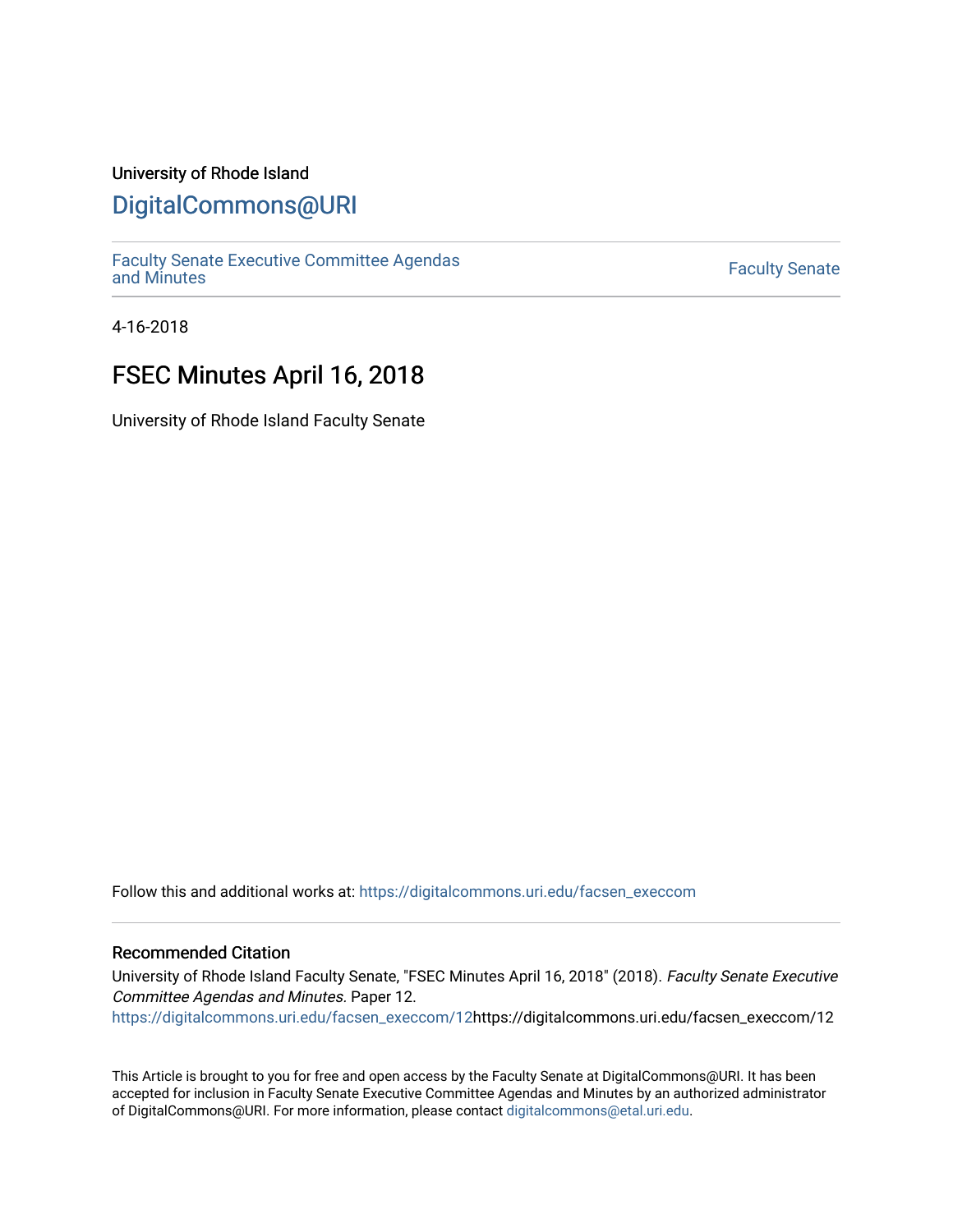



## **Faculty Senate Executive Committee Meeting #29 April 16, 2018 MINUTES**

- **1.** The meeting was called to order at 1:10 PM on Monday, April 16, 2018, in Library Conference Room B, Chairperson Conley presiding. Senators Derbyshire, Leonard, Mahler, and Rice were present. Senator Gindy was absent.
- **2.** Minutes from FSEC meeting #28, April 9, 2018 were approved.

## **3. ANNOUNCEMENTS/CORRESPONDENCE/REPORTS**

- **a.** Chairperson Conley reported that Director DiCioccio would join the meeting at 2:00 PM.
- **b.** Chairperson Conley reported that he had possibly secured a second faculty member to serve on the ad hoc committee to consider a new learning management system to replace SAKAI.

### **4. ONGOING BUSINESS**

- **a.** The FSEC discussed its concerns about the authority of the Faculty Senate over matters considered by the Graduate Council. Noting the powers of the Senate as articulated in RI state law and the Constitution of the Faculty Senate, the Committee considered the possibility that some curricular matters have been enacted without Senate approval and, consequently, without the approval of the President. The Committee discussed the Accelerated Bachelor's to Master's (ABM) program format that had been developed by the Graduate Council but not submitted to the Faculty Senate for approval. Committee members were concerned that departments with existing accelerated programs at URI had not been consulted about the plans for the format before the Graduate Council redefined the term "accelerated" with restrictions not consistent with the use of the term by the existing programs. The ABM introduces the practice of double counting up to one-third of the course requirements of the masters and excludes a thesis. These restrictions are not required of the existing accelerated programs and should be considered separately since existing accelerated programs may not wish to adopt these practices.
- **b.** The FSEC discussed the Senate committee restructuring and plans to finalize the electronic survey that will be distributed to senators for them to indicate their committee preferences. It was decided to require responses by May 11.
- **5.** Director DiCioccio, Office of Innovation in General Education, joined the meeting at 2:00 PM. She reported that the general education course fair, held on March 28, 2018, had been